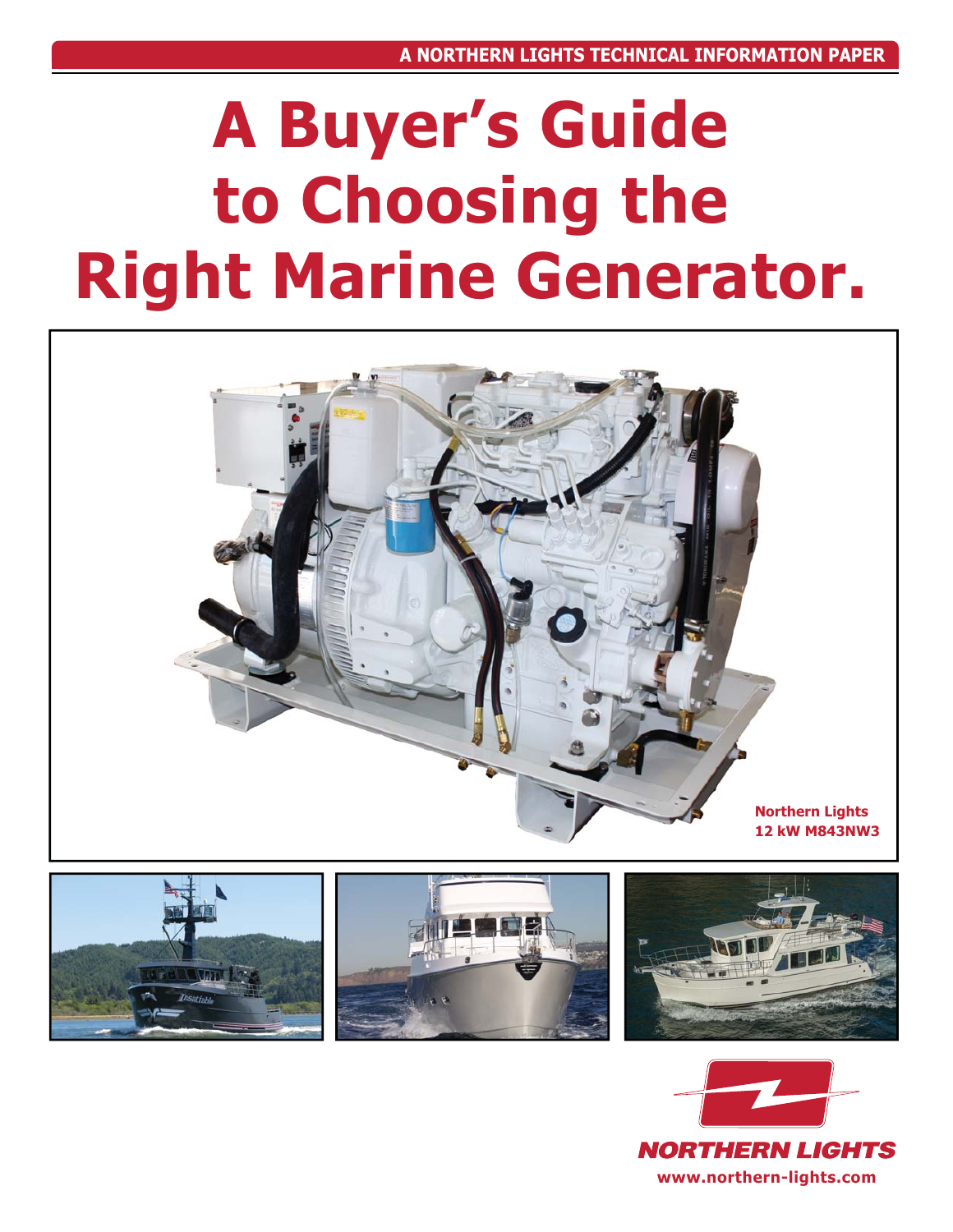Modern vessels are all bristling with water makers, refrigerators, air conditioners, and hydraulic systems. Even on small boats, you'll need a generator to run many of your accessories.

A generator can be a major investment. After the main engine, the most expensive single piece of equipment aboard is often the generator. Moreover, a generator can log two or three times as many hours as your mains, so choosing the right power producer is an important decision. You'll want a generator that's reliable, offers longevity, and delivers a comfortable time on board.

Choosing the right generator doesn't have to be mystifying if you work with an authorized generator dealer and analyze your requirements carefully.

This buyer's guide to choosing the right generator will familiarize you with a few terms and help you acquire a basic understanding of the different types of generators and how they operate.

#### **AC or DC?**

Since AC (alternating current) is much more suited to power distribution, generators that produce DC (direct current) have all but disappeared from the marine industry  $-$  AC generators are the standard today. Only a few DC generators are sold each year to repower older boats, making DC equipment expensive and difficult to find. DC

requirements can be taken off a DC alternator mounted on the main engine or an AC generator prime mover.

#### **Inverter or Generator?**

Inverters change DC power from your battery bank into AC power to run your AC equipment. Inverters work well for vessels that require only small amounts of power (1000-3500 watts) for short time periods. Boats with larger, consistent power demands and electric motors require a generator or both generator and inverter.

#### **Engine, Hydraulic Drive, or Both?**

Powered by a hydraulic pump on the main engine, hydraulic drive generators are best suited to boats with small, intermittent power requirements or long range cruisers. Generally, it is best to rely on a hydraulic generator when only small amounts of power are necessary because operating the main engine just for electricity is inefficient.

### **Operating Speed**

Electronic equipment is designed to use power with a fixed frequency, measured in hertz (Hz). The United States and Canada use 60 Hz; Europe, Australia, and much of Asia use 50 Hz. Choose the frequency used in the region where you will use your boat most.

The frequency output of a generator depends on its fixed engine speed. To produce 60 Hz of electricity, the engine operates at 1200, 1800, or 3600 rpm (revolutions per



minute). 50 Hz machines run at 1000, 1500, or 3000 rpm. Each has its advantages and drawbacks. 1200 rpm, six pole generators run 33% slower than conventional 1800 rpm generators. They are quieter and offer longer engine life; yet they are larger, heavier, and more expensive than 1800 rpm generators of similar

output. 1200 rpm engines are not widely used today due in part to emissions standards.

Four pole generators, running at 1800 rpm for US power standards or 1500 rpm for European standards are most





common. They offer great benefits – they are extremely fuel efficient,

quiet, inexpensive, and dependable for the long haul. 3600 rpm, two pole generators are small

and light, but these engines race at twice the speed of 1800 rpm generators. This increases noise and decreases the engine's life.

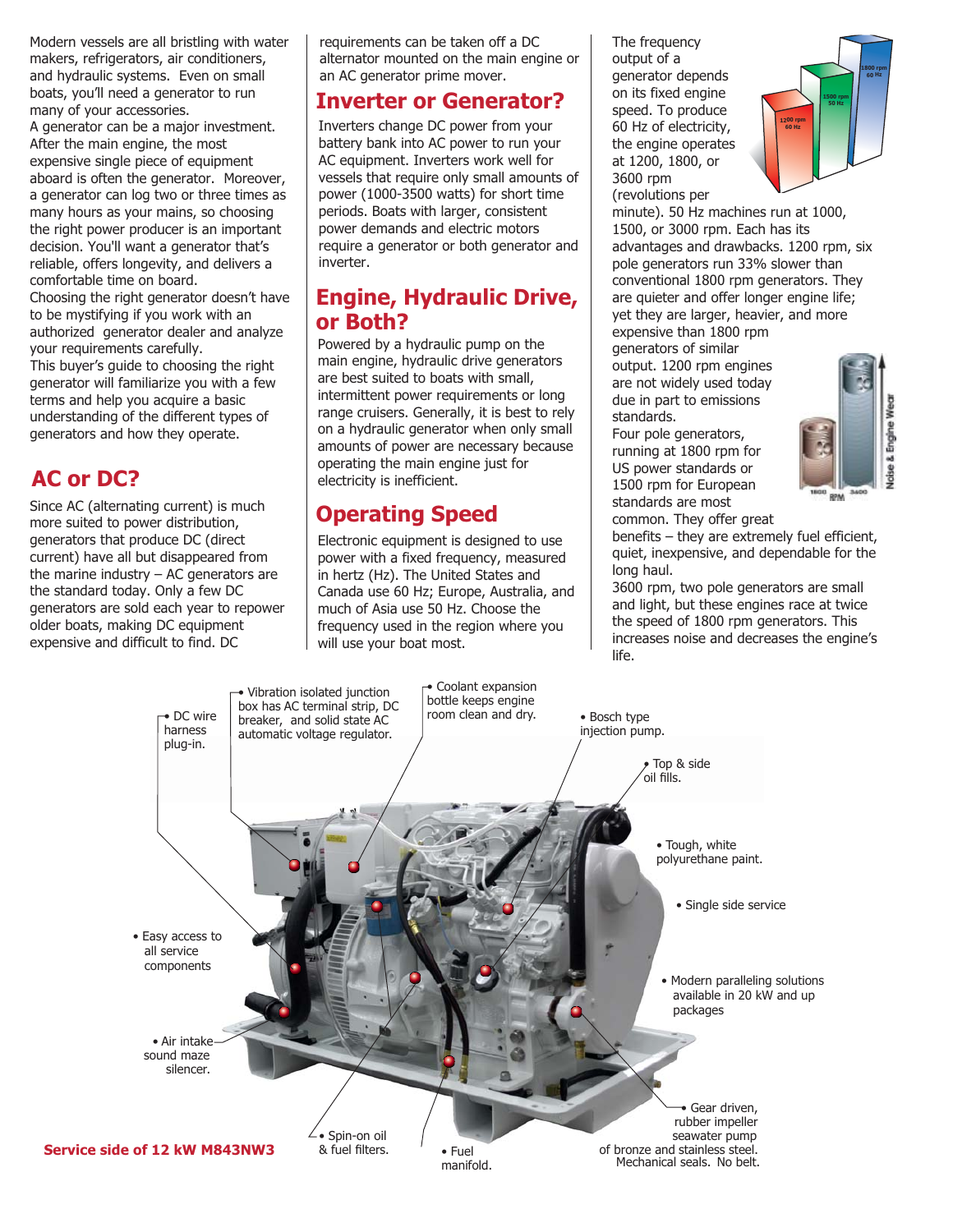#### **Gas or Diesel?**

When you need to decide between a gas or a diesel generator, check to see which your main engine uses, and match it. Keep in mind that the explosive nature of gasoline requires a spark-free generator.

#### **Cooling Systems - Heat Exchanger, Keel Cooled, or Seawater Cooled?**

Liquid cooled generator engines are engineered to be used in a marine environment, and they are available in three configurations: heat exchanger, keel cooled, or direct seawater. Your generator should have the same type of liquid cooling as your main engine. Generators that are heat exchanger cooled feature two cooling water circuits. The "seawater cooling circuit" includes a rubber impeller or centrifugal pump (1) that moves water from outside the boat, through a heat exchanger (2), and back overboard, often through the exhaust elbow (5). The "jacket water (also called freshwater) circuit" has a circulation pump that moves a coolant mixture through the heat exchanger where it is cooled by the seawater. The coolant is then pumped through the engine block (4) and exhaust manifold (3). Keel cooled generators have only the jacket water circuit. A circulation pump moves the coolant through a cooling grid on the bottom of the boat. Keel cooled generators require their own keel cooler so they are not tied to the main engine's grid.



Direct seawater cooling systems pump seawater through the engine. Corrosion and system contamination problems make direct cooling systems unsuitable for most marine applications. Air cooled generator engines exist, but they are not intended for use in a marine environment.

Generators with in-line engines are easy to install and service. Standard two and four cylinder engines are not well balanced and vibrate. Four-cylinder engines with counter-rotating balancing shafts eliminate vibration and provide excellent comfort on board. Three and six-cylinder engines are naturally balanced and smooth running . They produce the least vibration and are therefore the quietest Since four pole generators operate at low rpms, the engine needs to produce its maximum torque near or below the operating speed.

Automotive engines produce maximum torque at higher speeds. For example, when an automotive engine runs at 1800 rpm, it is working at a point below peak torque. In a marine application, this will limit the engine's ability to pick up extra loads such as watermakers, air



conditioners, or refrigerators. Generator base engines that are made for heavy-duty, industrial applications offer you the strongest, most reliable low-end torque and provide the power to pick up supplementary electrical loads, even when running at full power.

#### **Other Engine Features To Keep In Mind**

• Cast-iron, liquid cooled exhaust manifolds increase safety. Dry manifolds can be a fire hazard. If there is a turbocharger, make sure it's liquid cooled.

• All service points should be gathered on one side for easy maintenance. This also allows the non-service side of the generator to be installed directly against a bulkhead to save space in the engine room.

• On larger machines, choose one with liquid cooled, replaceable cylinder liners. This will dramatically lower rebuild costs.

• You will also benefit from having safety shutdowns for high water temperature and low oil pressure on your next generator.

• Look for a design that minimizes potential failure points such as hoses, belts, and gaskets.

# **Engine Type Single or Three-Phase?**

Generators produce either single or three-phase power. Three-phase motors are less expensive than single-phase motors. And while three-phase power is better for motor starting and running, 20 kW generators and smaller usually feature single-phase motors.

### **Voltage Regulatior**

Most 60 Hz, three-phase pleasure-craft generators are set up for 120/208 volts. Single-phase generators are either 120, 240, or 120/240. Use the low voltage to run domestic appliances and the high

voltage for your motors. Voltage regulation is how closely the generator controls its voltage output. "Clean," symmetrical sine waves provide power that's safe for electronics and extends motor life. An externally regulated generator has an automatic voltage regulator (AVR) and holds



a close voltage tolerance. A self-regulated generator does not have an AVR, and its voltage varies to a greater degree.

# **Temperature Rise**

When carrying a full load, a generator's copper windings heat up. The difference between the temperature of the ambient air and the windings is called "temperature rise" – it indicates the quality and quantity of copper in the generator. The lower the temperature

rise, the higher the copper content, and the higher the quality. Marine generators should have a temperature rise of 95 to 105ºC. This is especially



105°C temp rise

important if the generator will be operating in the tropics or hot engine rooms.

# **The Right Size Generator**

Selecting the right kilowatt size generator for your vessel is critical. If it is too small, it will wear out quickly, produce excessive exhaust smoke, and potentially damage electrical equipment. If it is too large, it will run under-loaded, lead to carbon buildup on the cylinder head, leave unburned fuel in the exhaust, and operate inefficiently. A generator should never run with less than a 25% load. 50% to 70% is optimal.